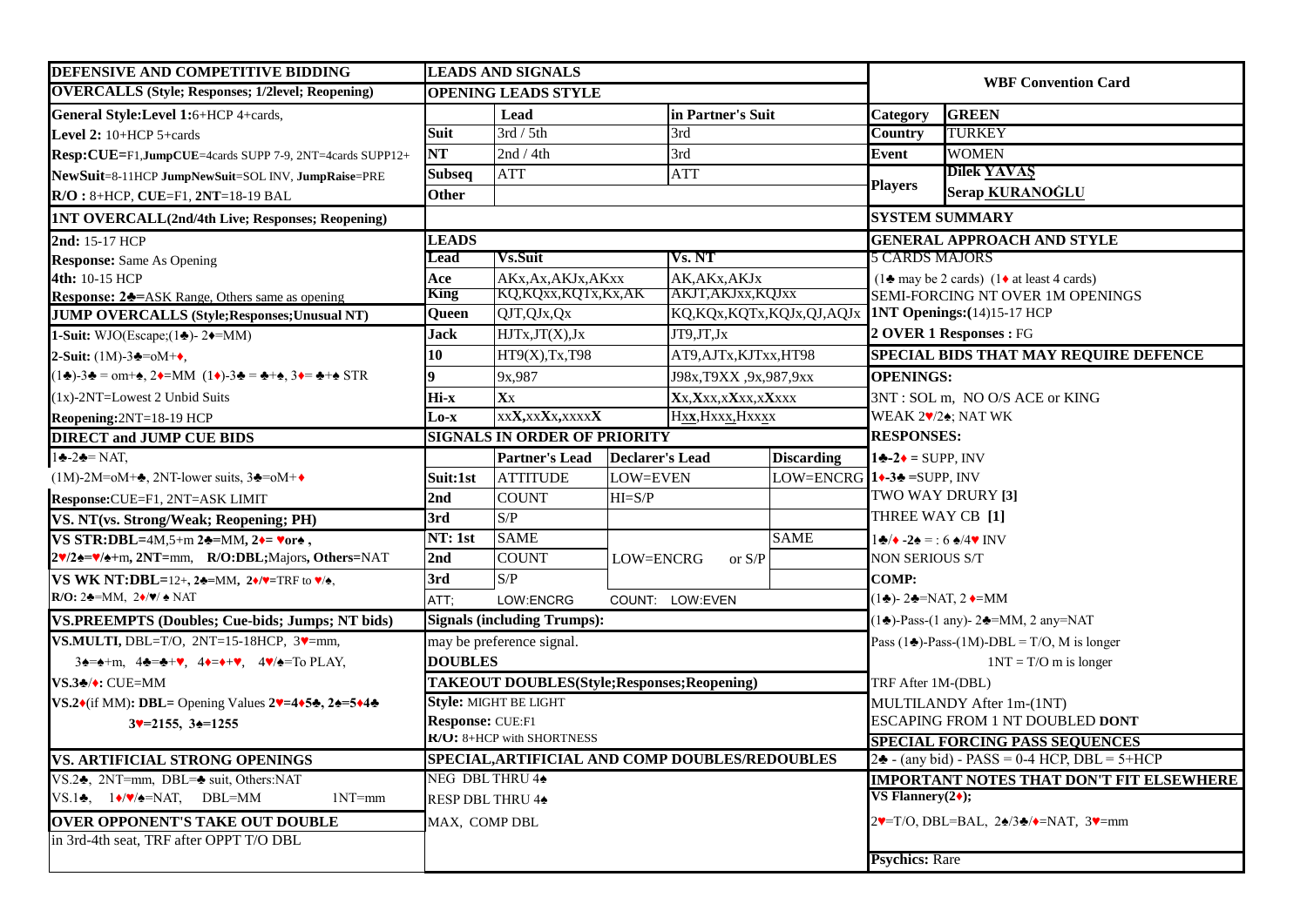| <b>Open</b>                     | <b>ART</b> | Min. Neg<br><b>Card DBL</b> |               | <b>Description Responses</b>                              |                                                                                                                                                                                                                                                                                                                                                                                                               | <b>Subsequent Auciton</b>                                                                                                                                                                                                                                                                                                                                                                                                                      | <b>Competitive and</b>                                                                                                                                                                                                                                                                         |
|---------------------------------|------------|-----------------------------|---------------|-----------------------------------------------------------|---------------------------------------------------------------------------------------------------------------------------------------------------------------------------------------------------------------------------------------------------------------------------------------------------------------------------------------------------------------------------------------------------------------|------------------------------------------------------------------------------------------------------------------------------------------------------------------------------------------------------------------------------------------------------------------------------------------------------------------------------------------------------------------------------------------------------------------------------------------------|------------------------------------------------------------------------------------------------------------------------------------------------------------------------------------------------------------------------------------------------------------------------------------------------|
| ing                             |            |                             |               |                                                           | $1\bigstar - 2\bigstar = \text{SUPP}, \text{INV}$                                                                                                                                                                                                                                                                                                                                                             | $TRF$ After $1\div$ $\leftrightarrow$ $-1\div$ $\leftrightarrow$ $-2NT$ [2]                                                                                                                                                                                                                                                                                                                                                                    | <b>Passed Hand Bidding</b><br>$1\bigstar$ -(DBL)-2 $\bullet$ :same, $2\blacktriangledown/\bullet$ = WK                                                                                                                                                                                         |
| $1\bullet$                      |            | $\overline{2}$              | $4\spadesuit$ | 11-21 HCP                                                 | Inverted Minor,<br>3m=7- HCP UNBAL, 2NT=(10)11-12<br>$1\clubsuit -2\mathbf{v} = 5\mathbf{v} + 5\mathbf{e}$ , 3-7 HCP [5]<br>$1\clubsuit -2\spadesuit = 6\spadesuit +4\mathbf{v}$ INV [6]                                                                                                                                                                                                                      | 1÷-2÷-2◆/2♥/2÷= NAT,STR, UNBAL<br>2NT=11-14 or 18-19 max 3 cards in., 3 any: S/S 15+HCP<br>$1\bigstar$ -1 $\vee$ -1NT 2 $\bigstar$ =INV, 2 $\bigstar$ = GF, 2NT=PUP 3 $\bigstar$<br>14-1√-1NT=BAL may have 4 cards M<br>$1 \cdot 1 \cdot 7 \cdot 2 \cdot 10$ , $1 \cdot 1 \cdot 2 \cdot 7 \cdot 11$ ,                                                                                                                                          | $1\clubsuit/\bullet$ -(DBL)-2NT=WK SUPP<br>$1\clubsuit/\bullet$ -(1NT)-[7]<br>$1\clubsuit$ - $(1\spadesuit)$ -DBL=4+ $\spadesuit$ , $1\spadesuit$ =+4 $\spadesuit$ ,<br>$1\blacktriangle$ =no M, 1NT=6-10HCP<br>$1m-(1\blacktriangleright)$ -DBL=4+ $\blacktriangle$ , $1\blacktriangle$ =noM, |
| $1\bullet$                      |            | 4                           | $4\spadesuit$ | 11-21 HCP                                                 | $1\bigarrow 2\mathbf{v} = 5\mathbf{v} + 5\mathbf{A}$ , 3-7 HCP [5]<br>$1 \rightarrow -2 \cdot = FG [4]$<br>$1 \leftarrow 3 \leftarrow$ =SUPP.INV<br>$1 \rightarrow -2 \cdot 5 \cdot 4 + 4 \cdot \text{INV}$ [6]                                                                                                                                                                                               | $1 \cdot - 1 \cdot -2 \cdot 8$<br>$1\leftarrow 2\leftarrow 2\mathbf{v}/2\mathbf{v} = \text{NAT STR}$<br>$1\blacklozenge$ - 2NT - 3 $\blacklozenge/\blacklozenge$ =To Play, 3 $\blacktriangledown$ =(xx) 54 GF, 3 $\blacklozenge$ =6+cards $\blacklozenge$<br>$1$ + $-1$ $-2$ $-2$ $-1$ $9$                                                                                                                                                     | 1NT=6-10 HCP<br>$P-(P)-1$ $\triangle$ - $(P)-2$ $\triangle$ =NAT<br>$P-(P)-1 \rightarrow (P)-2 \rightarrow = NAT$<br>$1\bullet$ - (DBL) -3 $\bullet$ =same, 2 $\bullet$ =NAT NF                                                                                                                |
| 1 <sub>v</sub><br>$1\spadesuit$ |            | 5                           |               | 4 <sup><math>\bullet</math></sup> 11-21 HCP               | 2M: 5-10 HCP 3+ cards SUPP, 3/4M:PRE<br>$1$ . $2$ . $=$ (R) or NAT FG, $1$ . $-4$ . $=$ NAT<br>$1\blacktriangledown$ -2 $\blacktriangle$ =3 card $\blacktriangledown$ 5+ cards $\blacktriangle$ FG<br>$1NT = 4-11 HCP$ , $2NT = 3+SUPP INV [15]$<br>14-34/34/37=9-11HCP NAT INV<br>$1\spadesuit - 4\spadesuit / 4\spadesuit - 10 - 12$ HCP S/S 4+ card SUPP<br>1v-3 <sup>*</sup> /3+=9-11 HCP NAT INV, 5m=NAT | $1\blacktriangledown$ / $\blacktriangle$ -1NT-2NT=17-19 HCP 55/64 [14a] [14b]<br>$1^\vee=3$ :/4:/4:10-12 S/S 3NT:better gambling $1^\vee-1$ : NT-2:: $\leftarrow$ FG,2NT= PUP to 3: ToPlay or FG,3m=55IN 1M-(DBL)-TRF [16]<br>1V-14-1NT-24 (waiting bid)-20=3+cards(, 3m=5V5m)<br>$1 \cdot -1 \cdot -2 \cdot (relay)$ [12]<br>$1 \cdot - 1 \cdot - 2NT[13]$<br>$1M-2NT-3 = S/T$ , $3 \rightarrow ASK$ G/T, $3M=MIN$ , $3NT = P/C$ , $4m = S/S$ | <b>TWO WAY DRURY [3]</b>                                                                                                                                                                                                                                                                       |
| 1NT                             |            |                             |               | $(14)15-17$                                               | $2NT = ASK M[22], 3 = TRF[23],$<br>44/ TRF, 4/ / = To PLAY, 4NT=QUANT                                                                                                                                                                                                                                                                                                                                         | NF STAY, 1NT-2 $\triangleq$ =ASK or $\triangleq$ [21] 5 $\triangleq$ =GS/T 1NT-2NT(ASK 5 card M) - 3 $\triangleq$ =No have 5 card M, 3 $\sqrt{2}$ =5 cards<br>1NT-2♣-2♦-[17], 1NT-2♣-2♥ [18a][18b], 1NT-2♣-2♠[19]<br>HCP BAL $3$ = mm FG [24], $3\sqrt{2}$ = S/S in $\sqrt{2}$ 5-4 mm INT-2 $\sqrt{2}$ (3- cards) - 2NT=4 cards $\sqrt{2}$ , MAX, $3\sqrt{2}$ + cards $\sqrt{2}$ MIN [20]<br>1NT-2V-24-44/ $\blacklozenge$ /V=SPL,44=BAL S/T   | Same from pass hand<br>$1NT-(2x)-2NT/3$ $\triangle$ / $\blacklozenge$ / $\blacktriangledown$ all TRF<br>1NT-(DBL, if not PEN)- system on<br>1NT-(DBL if PEN)-[25]                                                                                                                              |
| $2\clubsuit$                    | ART        |                             | $4\spadesuit$ | L                                                         | 22+HCPBA $2 \rightarrow (R)$ , $2 \rightarrow \rightarrow NAT$ 8+ HCP<br>2NT/3♣/◆/♥=TRF HHxxxx, no O/S Value<br>17+UNBAL $4\clubsuit/\bullet=8$ cards, 4-HCP no Ace, No King                                                                                                                                                                                                                                  | 24-24-3 $\sqrt{4}$ = 4 cards in $\sqrt{4}$ 5+cards in $\sqrt{4}$<br>$2\div 2\div 3\div 3\div =$ STAY<br>$2\clubsuit -2\blacktriangleright -2\blacktriangleright (R) -2\blacktriangleright (R) -2NT = 25+, 3\clubsuit = 5+\blacktriangleright, 3\blacktriangleright / \blacktriangleright / \spadesuit = \blacktriangleright +\blacktriangleright / \clubsuit / \spadesuit,$                                                                    | $2\clubsuit$ -(any)-PASS = 5 + HCP<br>$DBL = 0-4 HCP$                                                                                                                                                                                                                                          |
| $2\bullet$                      |            |                             |               | $19-21,(4441)$ $2\blacktriangledown = ASK$<br>or 5 card M |                                                                                                                                                                                                                                                                                                                                                                                                               | 20-20-2NT=BAL, 20/30/07=44410/070 S/S<br>20-20-2NT-30=ASK, 30/0=TRF                                                                                                                                                                                                                                                                                                                                                                            |                                                                                                                                                                                                                                                                                                |
| $2\blacktriangledown$           |            |                             |               | <b>WK</b>                                                 | $2NI = ASK$ , 3♦/ $\blacklozenge = NAT$<br>$2\spadesuit$ =NAT F1, 3 $\spadesuit$ =NAT FG<br>$3/4$ V=S/O                                                                                                                                                                                                                                                                                                       | $2\blacktriangledown$ -2NT-3 $\blacktriangledown$ / $\blacktriangledown$ =feature/3 $\blacktriangledown$ =MIN,<br>$2\blacktriangleright$ -2NT=0,1 card in $\blacktriangleright$ MAX, $3\blacktriangleright$ =0,1 card $\blacktriangleright$ MIN, $3\blacktriangleright$ =3 cards SUPP no S/S; $4\blacktriangleright$ ( $\blacktriangleright$ =S/S                                                                                              | 2M - (DBL) - RDBL=HCP, othersTRF<br>$2^{\circ} - (2^{\circ}) - 2NT = \text{same}$                                                                                                                                                                                                              |
| $2\spadesuit$                   |            |                             |               | WK                                                        | $2NT = ASK$ , $3\clubsuit/\spadesuit = NAT$ ,<br>$3\triangle =$ SUPP FG, $3\blacktriangledown =$ NAT F1, $4\blacktriangledown =$ to play                                                                                                                                                                                                                                                                      | 24-2NT-34/3 +/3 + = feature, 34=MIN                                                                                                                                                                                                                                                                                                                                                                                                            |                                                                                                                                                                                                                                                                                                |
| 2NT                             |            |                             |               | 19-21 HCP<br><b>BAL</b>                                   | $3\sqrt{\text{V}}$ =TRF, 4 $\triangle$ =TRF to $\triangle$ S/T<br>$3\bigtriangleup=STAY$ ,<br>$3\triangle =$ mm or S/T in $\triangle$ ; 4 $\triangle$ / $\P$ =TRF                                                                                                                                                                                                                                             | 2NT-3 $\triangle$ -3 $\triangle$ -3 $\triangle$ =4cards $\triangle$ ,3 $\triangle$ =4cards $\triangledown$ ,4 $\triangle$ =4 $\triangledown$ 4 $\triangle$ S/T,4 $\triangle$ =4 $\triangledown$ 4 $\triangle$ to play<br>2NT-3A-3 $\rightarrow$ 4A-4A-4+ Wsuit, 4V=To Play, 4A=To Play, 4NT/5A/5 $\rightarrow$ KC answers vs A (1-4/0-3/2-5)                                                                                                   |                                                                                                                                                                                                                                                                                                |
| $3\cdot$<br>3 <sup>4</sup>      |            | 6                           |               | <b>PRE</b>                                                | $4\bullet$ =SUPP S/T, $3\bullet/\blacktriangledown/\blacktriangle$ =NAT F1<br>$4\clubsuit =$ SUPP S/T, $3\blacktriangledown/\spadesuit =$ NAT F1                                                                                                                                                                                                                                                              | $3\clubsuit -3\blacktriangleright/\spadesuit -3\spadesuit/\text{NT} = 0-1$ card in $\blacktriangleright/\spadesuit$ , $4\clubsuit = 2$ cards in $\blacktriangleright/\spadesuit$ , $4\text{om}/\text{oM} = \text{S/S}$<br>$3\rightarrow 3\sqrt{2}$ -3 $\sqrt{NT}$ = 0-1 card in $\sqrt{4}$ , 4 $\rightarrow$ 2 cards in $\sqrt{4}$ , 4om/oM=S/S                                                                                                |                                                                                                                                                                                                                                                                                                |
| $3\sqrt{36}$                    |            | 6                           |               | <b>PRE</b>                                                | 4 <del>4</del> =SUPP S/T                                                                                                                                                                                                                                                                                                                                                                                      |                                                                                                                                                                                                                                                                                                                                                                                                                                                |                                                                                                                                                                                                                                                                                                |
| 3NT                             |            | 7                           |               | SOL m                                                     | $4\clubsuit/5\clubsuit = P/C$ , $4\blacktriangledown/\spadesuit = To$ Play,<br>$4 \leftarrow ASKS/S$                                                                                                                                                                                                                                                                                                          | $3NT-44-4/\sqrt{4}=S/S$<br>$3NT-4$ - $5m=om S/S$ , $4NT=no S/S$                                                                                                                                                                                                                                                                                                                                                                                |                                                                                                                                                                                                                                                                                                |
| 4 any                           |            |                             |               | <b>NAT</b>                                                | New Suit = $ASK$                                                                                                                                                                                                                                                                                                                                                                                              | 1st step=No CTRL, 2nd step=2nd round CNTL, 3rd step=1st round CNTL                                                                                                                                                                                                                                                                                                                                                                             |                                                                                                                                                                                                                                                                                                |
|                                 |            |                             |               |                                                           |                                                                                                                                                                                                                                                                                                                                                                                                               | HIGH LEVEL BIDDING ADVANCE CUE, RKCB - 1403, VOIDWOOD, DOPI, ROPI<br>DEPO,REPO,SPL,CONTROL ASKING, SERIOUS S/T with Suits,                                                                                                                                                                                                                                                                                                                     |                                                                                                                                                                                                                                                                                                |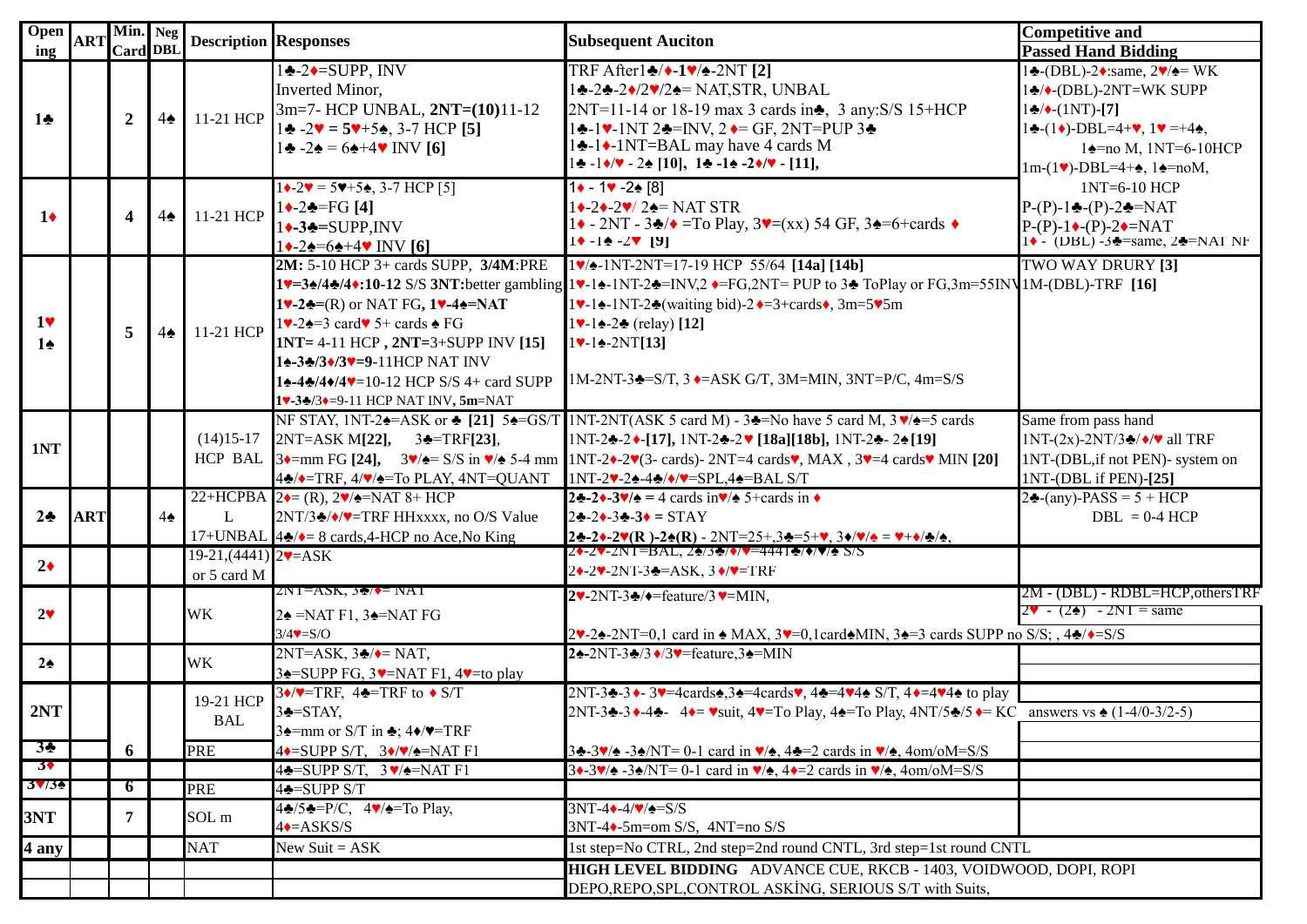|             | TURKISH WOMEN DİLEK YAVAS - SERAP KURANOĞLU |                                                                                                                                                            |                   | <b>SUPPLEMENTARY SHEET</b> Page 1                                                      |                                                                                |  |
|-------------|---------------------------------------------|------------------------------------------------------------------------------------------------------------------------------------------------------------|-------------------|----------------------------------------------------------------------------------------|--------------------------------------------------------------------------------|--|
|             | <b>Three-Way Check back</b>                 |                                                                                                                                                            |                   | $1$ v                                                                                  | $2\clubsuit \rightarrow 3$ card SUPP 8-12 HCP                                  |  |
|             | $1\bullet$                                  | $1\bullet$                                                                                                                                                 |                   |                                                                                        | $2 \rightarrow 4$ card SUPP 8-12 HCP                                           |  |
|             | 1NT                                         | $2\clubsuit$ → INV relay or sign-off $\triangle$ 's                                                                                                        |                   |                                                                                        | $2\blacktriangledown \rightarrow 5\text{-}8$ HCP, 3+ card $\blacktriangledown$ |  |
|             |                                             | $2 \rightarrow \text{FG relay}$                                                                                                                            |                   |                                                                                        | $2NT \rightarrow 6-10$ HCP mm                                                  |  |
|             |                                             | $2NT \rightarrow FG$ relay or sign-off in 34                                                                                                               |                   |                                                                                        | $3\clubsuit/\bullet \rightarrow$ NAT INV(System on after DBL)                  |  |
|             |                                             | $3\clubsuit \rightarrow 5+\spadesuit 5+\clubsuit \text{INV}$                                                                                               |                   |                                                                                        | $3 \rightarrow PRE$                                                            |  |
|             |                                             | $3 \rightarrow 6$ card $\bullet$ good suit INV                                                                                                             |                   |                                                                                        |                                                                                |  |
|             | $1\bullet$                                  | $1$ v                                                                                                                                                      |                   | 1                                                                                      | 2 <sub>2</sub>                                                                 |  |
|             | 1NT                                         | $2 \rightarrow \text{INV}$ relay                                                                                                                           |                   | $2 \rightarrow$ relay                                                                  |                                                                                |  |
|             |                                             | $2 \rightarrow \text{GF}$ relay                                                                                                                            |                   | $2 \rightarrow \text{To play}$                                                         |                                                                                |  |
|             |                                             | $2\blacktriangledown \rightarrow$ to play                                                                                                                  |                   | $2 \rightarrow S/S$                                                                    |                                                                                |  |
|             |                                             | $2NT \rightarrow FG$ relay or sign-off in 3 $\triangle$                                                                                                    |                   | $3\clubsuit/\bullet \rightarrow S/S$                                                   |                                                                                |  |
|             |                                             | $3 \rightarrow 5 \sqrt{5} \cdot \text{INV}$                                                                                                                |                   | $3\spadesuit \rightarrow 6\spadesuit 5\spadesuit$                                      |                                                                                |  |
|             |                                             | $3 \rightarrow 5 \overline{v}/5 \rightarrow \text{INV}$                                                                                                    |                   | $4\clubsuit/\bullet \rightarrow$ NAT, 5+ card                                          |                                                                                |  |
| <b>NOTE</b> |                                             | $3\rightarrow 6$ card $\bullet$ good suit BAL INV                                                                                                          |                   |                                                                                        |                                                                                |  |
| $[1]$       |                                             | $3\spadesuit/4\spadesuit/4\leftrightarrow\spadesuit/\spadesuit/\spadesuit S/S$ , SOL $\blacktriangledown$                                                  |                   | $\overline{1}$                                                                         | $2\bullet$                                                                     |  |
|             | $1 -$                                       | $1\spadesuit$                                                                                                                                              |                   | $2 \rightarrow \text{To play}$                                                         |                                                                                |  |
|             | 1NT                                         | $2\clubsuit \rightarrow$ PUP to 2♦, to play in 2♦ or INV                                                                                                   |                   | <b>NOTE</b> $24 \rightarrow S/S$                                                       |                                                                                |  |
|             |                                             | $2 \rightarrow$ FG ASK                                                                                                                                     | $\lceil 3 \rceil$ | $2NT \rightarrow$ Relay                                                                |                                                                                |  |
|             |                                             | $2\rightarrow 5+44\$ S/O                                                                                                                                   |                   | $3\clubsuit/\blacklozenge \rightarrow$ S/S $\clubsuit/\blacklozenge$                   |                                                                                |  |
|             |                                             | $2 \rightarrow S/O$                                                                                                                                        |                   | $3\rightarrow\rightarrow\rightarrow$ Play (6 cards)                                    |                                                                                |  |
|             |                                             | $2NT \rightarrow FG TRF$ or S/O in 34                                                                                                                      |                   | $3\div(4\div4) \rightarrow \text{NAT } 5+$ cards                                       |                                                                                |  |
|             |                                             | $3\clubsuit \rightarrow 5\spadesuit + 5\clubsuit$                                                                                                          |                   |                                                                                        |                                                                                |  |
|             |                                             | $3 \rightarrow 5 \div 5 \rightarrow$                                                                                                                       |                   | $1\spadesuit$                                                                          | 2 <sub>2</sub>                                                                 |  |
|             |                                             | $3\rightarrow 54 + 5\%$                                                                                                                                    |                   | $2 \rightarrow$ relay                                                                  |                                                                                |  |
|             |                                             | $3\spadesuit \rightarrow 6$ card $\spadesuit$ good suit                                                                                                    |                   | $2 \rightarrow NAT$                                                                    |                                                                                |  |
|             |                                             | $4\clubsuit/4\blacklozenge/4\blacktriangledown \rightarrow \clubsuit/\blacklozenge/\blacktriangledown$ S/S in $\clubsuit/\blacklozenge/\blacktriangledown$ |                   | $2 \triangle \rightarrow$ To play                                                      |                                                                                |  |
|             | $1\bullet$                                  | $1$ v                                                                                                                                                      |                   | $3\clubsuit/\blacklozenge/\blacktriangledown \rightarrow S/S$                          |                                                                                |  |
|             | 1♠                                          | 1NT                                                                                                                                                        |                   | $4\clubsuit/\blacklozenge/\blacktriangledown \rightarrow \text{NAT } 5 + \text{cards}$ |                                                                                |  |
|             | 2+4351, 14-HCP                              |                                                                                                                                                            |                   | $2\bullet$<br>$1\spadesuit$                                                            |                                                                                |  |
|             | 2v 4351, 15+HCP                             |                                                                                                                                                            |                   |                                                                                        |                                                                                |  |
|             | 1 <sub>m</sub>                              | 1M                                                                                                                                                         |                   | $2 \rightarrow \text{NAT}$                                                             |                                                                                |  |
| <b>NOTE</b> | 2NT                                         | <sup>2</sup>                                                                                                                                               |                   | $2 \triangle \rightarrow$ To play                                                      |                                                                                |  |
| $[2]$       |                                             | $3\clubsuit/\blacklozenge/\blacktriangledown \rightarrow \text{TRF}$                                                                                       |                   | $2NT \rightarrow$ Relay                                                                |                                                                                |  |
|             |                                             | $3 \rightarrow S/T$ .                                                                                                                                      |                   | $3\clubsuit/\blacklozenge/\blacktriangledown \rightarrow$ SPL                          |                                                                                |  |
|             |                                             | $4M\rightarrow 6+$ cards M, S/O                                                                                                                            |                   | $4\clubsuit/\blacklozenge/\blacktriangledown \rightarrow \text{NAT } 5+$ cards         |                                                                                |  |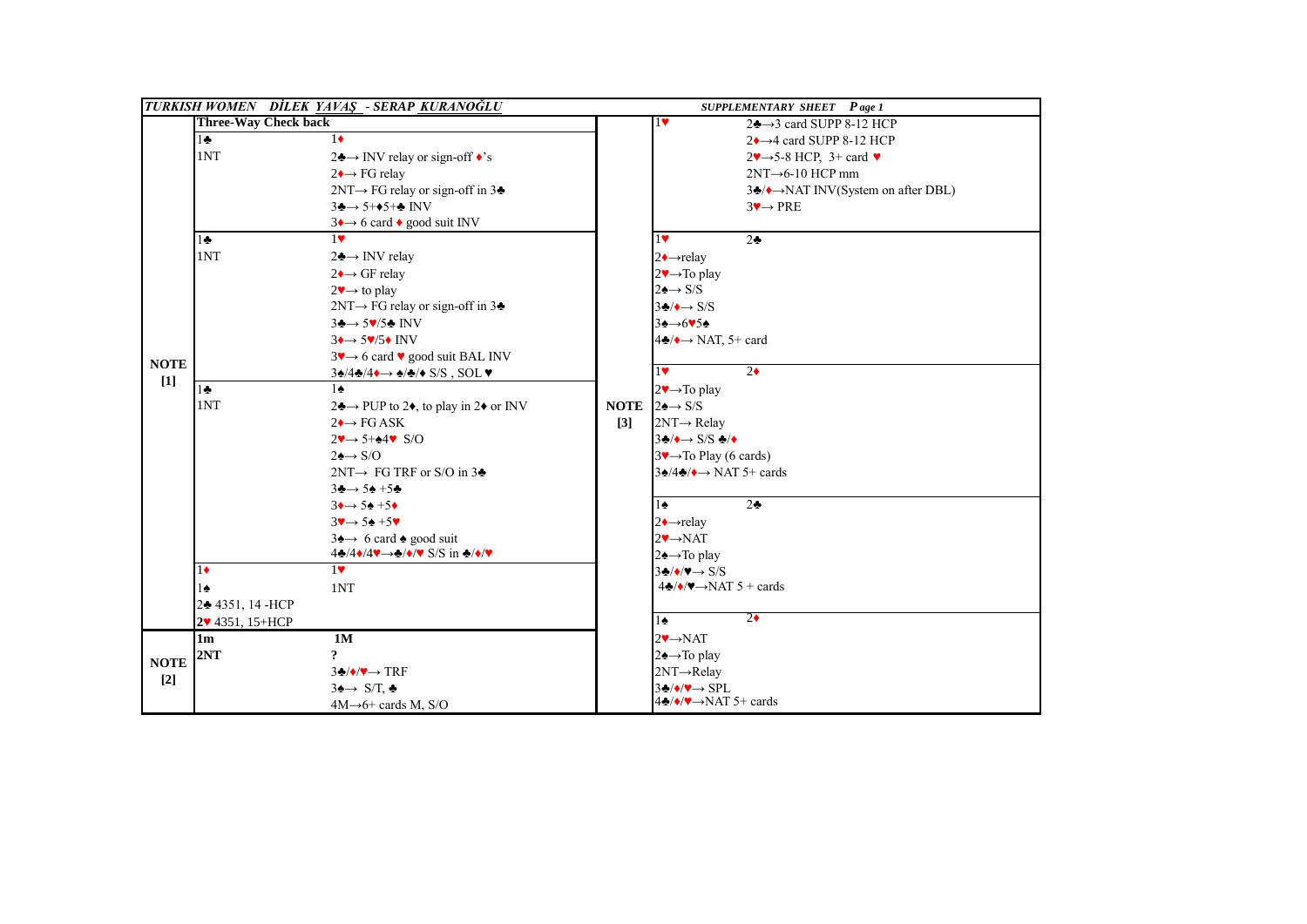|                      | TURKISH WOMEN DİLEK YAVAŞ - SERAP KURANOĞLU                                                                                                                                                                                                                |                                                                                                                                                                                                                 |                       |                                                                                                                                                                                                                                            | SUPPLEMENTARY SHEET Page 2                                                                                                                                                                                                                                                                                                                                             |
|----------------------|------------------------------------------------------------------------------------------------------------------------------------------------------------------------------------------------------------------------------------------------------------|-----------------------------------------------------------------------------------------------------------------------------------------------------------------------------------------------------------------|-----------------------|--------------------------------------------------------------------------------------------------------------------------------------------------------------------------------------------------------------------------------------------|------------------------------------------------------------------------------------------------------------------------------------------------------------------------------------------------------------------------------------------------------------------------------------------------------------------------------------------------------------------------|
| <b>NOTE</b><br>$[4]$ | $1\bullet$<br>2 <sub>2</sub><br>$2 \rightarrow 12 - 14$ HCP may have 4 card M,<br>may not have 5 card ♦<br>2♥/◆→NAT Reverse<br>2NT→12-14 HCP stoppers in MM<br>or 18-19 HCP<br>$3\clubsuit \rightarrow 12+ HCP 4+$ card $\spadesuit$<br>3NT→15-17 HCP 4441 |                                                                                                                                                                                                                 | <b>NOTE</b><br>[8]    | 10<br>$2\spadesuit$<br>$1+$<br>$2\spadesuit$                                                                                                                                                                                               | $1$ v<br>$2NT \rightarrow$ Relay<br>$3 \rightarrow \text{NF}$<br>1 <sub>v</sub><br>$2NT \rightarrow$ Relay with stopper in 4 <sup>th</sup> suit 8+HCP<br>$3\clubsuit \rightarrow 5\spadesuit 4\spadesuit 3\clubsuit$ or 4054<br>$3 \rightarrow$ stronger than directly bid 3+<br>$3 \rightarrow 5 \rightarrow 4 \rightarrow 3 \rightarrow$<br>$3NT \rightarrow 5*4*22$ |
|                      | $1\bullet$<br>2 <sup>4</sup><br>$2NT \rightarrow ASK S/S$<br>$3 \rightarrow F$ G Relay<br>$3 \rightarrow S/O$<br>2 <sub>9</sub>                                                                                                                            |                                                                                                                                                                                                                 | <b>NOTE</b><br>[9]    | 10<br>$2\blacktriangledown$<br>$1 -$                                                                                                                                                                                                       | $\overline{1}$<br>2 <del>4→</del> Relay 5+ card<br>$2NT \rightarrow$ Relay with stopper in 4 <sup>th</sup> suit<br>$3\clubsuit \rightarrow 4SF$<br>$3 \rightarrow \text{NF}$<br>$1 \bullet / \bullet$                                                                                                                                                                  |
| <b>NOTE</b><br>$[5]$ | 1 <sub>m</sub><br>2NT                                                                                                                                                                                                                                      | $3 \triangle \rightarrow$ big suit S/S<br>$3 \rightarrow$ small suit S/S<br>$3 \rightarrow 6 \times 54$<br>$34 \rightarrow 645$                                                                                 | <b>NOTE</b><br>$[10]$ | $2\spadesuit$                                                                                                                                                                                                                              | $2NT \rightarrow$ Relay with stopper in 4th suit<br>$3 \oplus \rightarrow NF$<br>$3 \rightarrow 4SF$                                                                                                                                                                                                                                                                   |
|                      | $2\blacktriangledown$<br>1 <sub>m</sub><br>2NT<br>$4\clubsuit \rightarrow \bullet$ SUPP S/T<br>$4 \rightarrow \bullet$ SUPP S/T                                                                                                                            | $3\clubsuit/\bullet \rightarrow$ Big/small suit short                                                                                                                                                           | <b>NOTE</b><br>$[11]$ | 1÷<br>$2 \cdot \sqrt{2}$                                                                                                                                                                                                                   | $\overline{1\cdot}$<br>$2\spadesuit \rightarrow$ Relay 5+ card<br>$2NT \rightarrow$ Relay<br>$3 \oplus \rightarrow NF$<br>$3 \rightarrow 4SF$                                                                                                                                                                                                                          |
| <b>NOTE</b><br>[6]   | 1 <sub>m</sub><br>$2NT \rightarrow ASK S/S$<br>1 <sub>m</sub><br>$2\spadesuit$<br>$2NT \rightarrow ASK$                                                                                                                                                    | $2\spadesuit \rightarrow 6$ card $\spadesuit$ 4 card $\blacktriangledown$ INV<br>$3 \rightarrow big$ suit short<br>$3 \rightarrow$ small suit short                                                             | <b>NOTE</b>           | $1$ v<br>2♣(Gazilli)<br>$2\blacktriangledown \rightarrow 11-15$ HCP $5\blacktriangledown/4+\clubsuit$<br>$2\spadesuit \rightarrow 16+ HCP$ 3 card $\spadesuit$<br>$2NT \rightarrow 16 + BAL$                                               | $1\spadesuit$<br>$2 \rightarrow 8 + \text{hcp}$                                                                                                                                                                                                                                                                                                                        |
| <b>NOTE</b><br>$[7]$ | (1NT)<br>1.4                                                                                                                                                                                                                                               | $2\clubsuit \rightarrow MM$<br>$2 \rightarrow 6$ card M<br>$2\rightarrow 5\rightarrow +4+m$<br>$2NT \rightarrow PUP$ to 34 P/C to play in $\bullet$<br>$3\blacktriangledown/\blacktriangle \rightarrow$ NAT INV | $[12]$                | $34 \rightarrow 44 16 + HCP$<br>$3 \rightarrow 4 \rightarrow 16 + HCP$<br>$3\rightarrow 6+\rightarrow 16+ HCP$<br>1<br>$1\spadesuit$<br>$2\bullet$<br>2.5<br>$2\spadesuit \rightarrow F1$ , $3\spadesuit \rightarrow FG$<br>2 <sub>v</sub> |                                                                                                                                                                                                                                                                                                                                                                        |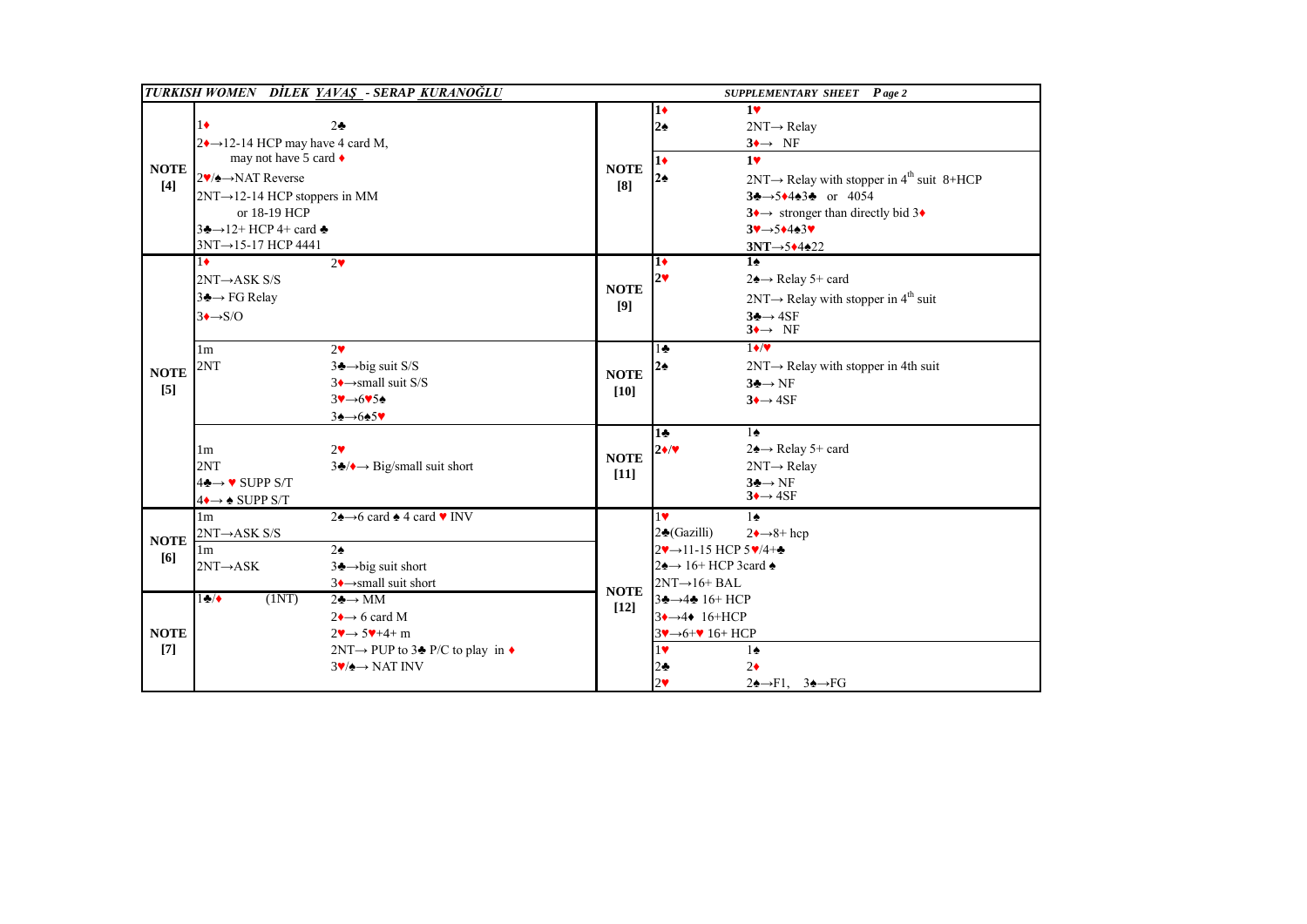|                       |                                                                                                                                              | TURKISH WOMEN DİLEK YAVAŞ - SERAP KURANOĞLU                                                                                                                                                                                                                                                 |                      |                                                                                                                                                                                                                                                                                   | SUPPLEMENTARY SHEET Page 3                                                                                                                                                                                                                                      |
|-----------------------|----------------------------------------------------------------------------------------------------------------------------------------------|---------------------------------------------------------------------------------------------------------------------------------------------------------------------------------------------------------------------------------------------------------------------------------------------|----------------------|-----------------------------------------------------------------------------------------------------------------------------------------------------------------------------------------------------------------------------------------------------------------------------------|-----------------------------------------------------------------------------------------------------------------------------------------------------------------------------------------------------------------------------------------------------------------|
| <b>NOTE</b><br>$[13]$ | 1<br>2NT<br>$1$ v<br>2NT<br>$3 \rightarrow 6-4$<br>$34 \rightarrow 545$<br>$34 \rightarrow 545$<br>$1$ v<br>2NT                              | $1\spadesuit$<br>$3 \triangle \rightarrow FG$ Relay<br>$3 \rightarrow 4$ card $\spadesuit 5$ + card $\spadesuit$ 4-5 HCP 0/1 $\blacktriangledown$<br>$3 \rightarrow F$<br>$3\spadesuit \rightarrow FG$<br>$1\spadesuit$<br>$3 \triangle \rightarrow ASK$<br>$1\spadesuit$<br>3 <sub>2</sub> | <b>Note</b><br>[14b] | $1\spadesuit$<br>2NT<br>$3 \rightarrow 6-4m$<br>$3 \rightarrow 5 - 5 \rightarrow$<br>$34 \rightarrow 5-54$<br>$3NT \rightarrow 5-5$<br>$1\spadesuit$<br>2NT<br>$3 \rightarrow 6-4$<br>$3\spadesuit \rightarrow 6\spadesuit 4\spadesuit$<br>$3NT \rightarrow 644$<br>$1\spadesuit$ | 1NT<br>3 ♣→ASK Relay<br>1NT<br>$3 \triangle ASK$<br>$3 \rightarrow ASK$<br>1NT                                                                                                                                                                                  |
|                       | $3 \rightarrow 6-4$<br>$3\spadesuit \rightarrow 5\spadesuit 5\spadesuit$<br>$3NT \rightarrow 545$<br>$\overline{\mathbf{R}}$<br>2NT          | $3 \rightarrow ASK$ m<br>1NT<br>3♣→FG Relay                                                                                                                                                                                                                                                 |                      | 2NT<br>$34 - 5454$                                                                                                                                                                                                                                                                | 3 ♣→ASK Relay<br>34→6-HCP but with have keycard<br>$4\clubsuit/\bullet \rightarrow$ CUE, $\blacktriangledown$ SUPP<br>$4\blacktriangledown \rightarrow$ to play<br>$4\spadesuit \rightarrow$ to play                                                            |
| [14a]                 | 1<br>2NT<br>$3 \rightarrow 6-4 \text{ m}$<br>$3\rightarrow 5-5$ card $\rightarrow +$<br><b>NOTE</b> $34 \rightarrow 5-5$ card $4+4$<br>$1$ V | $3 \rightarrow 5 + \bullet S/O$<br>$3\rightarrow 3$ card $\triangledown$ 6- HCP but have keycard<br>$4 \rightarrow S/O$<br>1NT<br>34 (ASK distribution)<br>1NT                                                                                                                              | <b>NOTE</b>          | 1 <sub>v</sub><br>$3 \rightarrow ASK$ , S/T<br>$3 \rightarrow$ Trial bid G/T<br>$3 \rightarrow MIN$<br>$3 \triangle \rightarrow S/S$<br>$3NT \rightarrow P/C$<br>$4\clubsuit \rightarrow$ SPL<br>$4 \rightarrow$ SPL<br>$4\blacktriangleright\rightarrow$ to play                 | 2NT                                                                                                                                                                                                                                                             |
|                       | 2NT<br>$3+$<br>$3\spadesuit \rightarrow \spadesuit$<br>$3NT \rightarrow$<br>$1\spadesuit$<br>2NT                                             | 3 <sub>2</sub><br>$3 \rightarrow$ Relay (ASK m)<br>1NT<br>3♣→FG Relay<br>$3 \rightarrow 5 + \bullet S/O$ , $3 \rightarrow 5 + \bullet S/O$<br>$3\spadesuit \rightarrow 3$ card $\spadesuit$ 6-hcp but have keycard<br>$4\spadesuit \rightarrow$ to play                                     | $[15]$               | 1<br>3 <sub>2</sub>                                                                                                                                                                                                                                                               | 2NT<br>$3 \rightarrow$ CONC<br>$3 \rightarrow$ MAX BAL<br>$3\spadesuit \rightarrow$ S/S 8-10 HCP<br>$3NT \rightarrow CONC$ in $\triangle$<br>$4\clubsuit \rightarrow S/S 8-10$ HCP<br>$4 \rightarrow$ S/S 8-10 HCP<br>$4\blacktriangleright\rightarrow$ to play |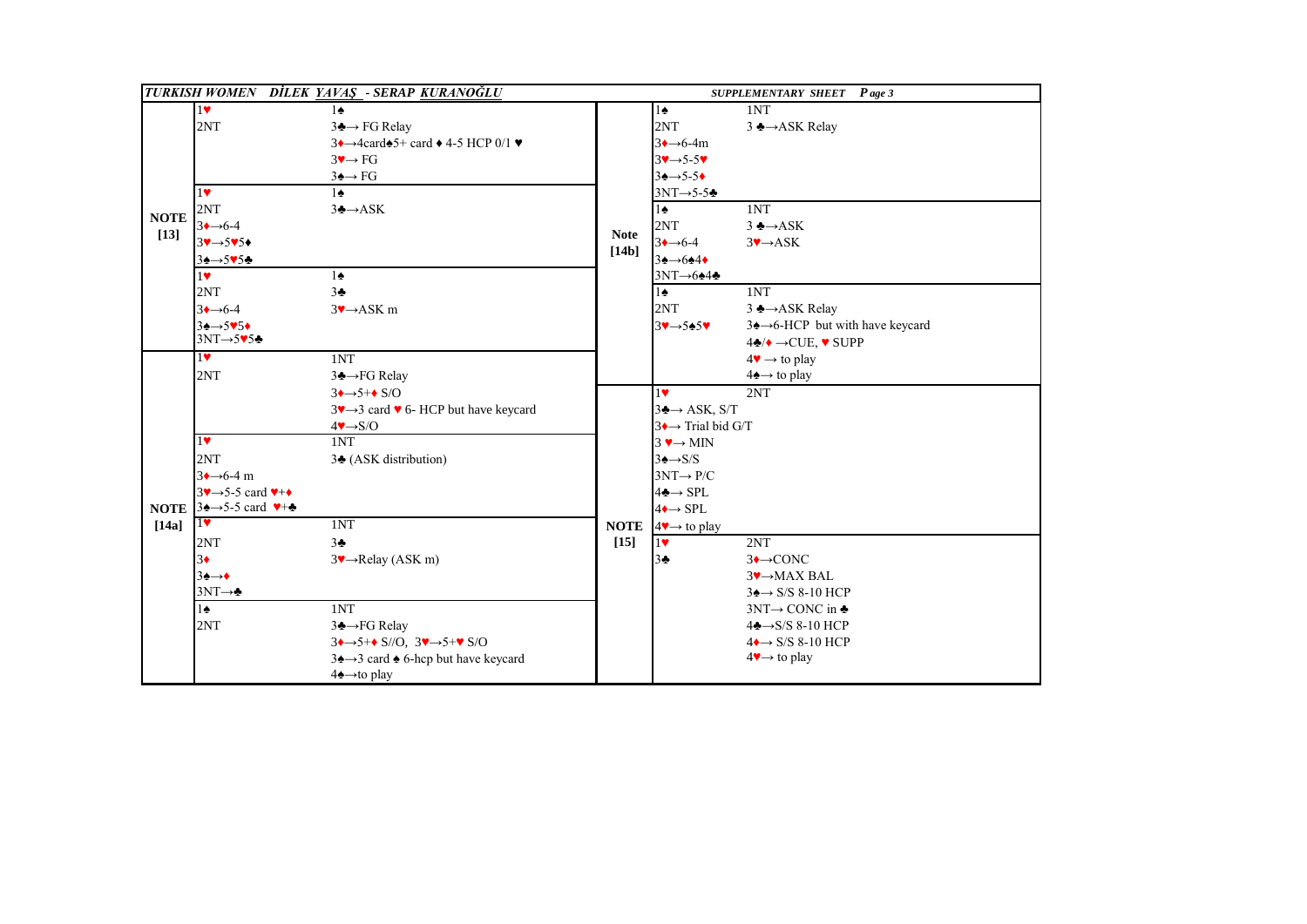|                    |                                                  | TURKISH WOMEN DİLEK YAVAŞ - SERAP KURANOĞLU                              |             |                                                  | <b>SUPPLEMENTARY SHEET</b> Page 4                                                                    |
|--------------------|--------------------------------------------------|--------------------------------------------------------------------------|-------------|--------------------------------------------------|------------------------------------------------------------------------------------------------------|
|                    | $1\textcolor{blue}{\blacktriangledown}$<br>(DBL) | $RDBL \rightarrow 10+ HCP$ no support                                    |             | 1NT                                              | 2 <sub>2</sub>                                                                                       |
|                    |                                                  | 14 $\rightarrow$ Natural 4+4                                             |             | 2 <sup>4</sup>                                   | $2\spadesuit \rightarrow \blacktriangledown$ SUPP, S/T                                               |
|                    |                                                  | 1NT $\rightarrow$ TRF to $\clubsuit$                                     | <b>Note</b> | $2NT \rightarrow Trump$ bad, MAX                 |                                                                                                      |
|                    |                                                  | $2\clubsuit \rightarrow \text{TRF}$ to $\bullet$                         | [18b]       |                                                  | $3\clubsuit/3\spadesuit/3\spadesuit \rightarrow$ CUE, Trump good MAX                                 |
|                    |                                                  | $2 \rightarrow \text{good }$ SUPP or INV with 3 card SUPP                |             | $3\blacktriangledown \rightarrow$ Trump good MIN |                                                                                                      |
|                    |                                                  | $2\rightarrow 4-7$ HCP 3 card $\blacktriangledown$                       |             | $4\blacktriangleright\rightarrow$ to play        |                                                                                                      |
|                    |                                                  | $2 \rightarrow \text{NAT WK}$                                            |             | 1NT                                              | $2\clubsuit$                                                                                         |
| NOTE <sup>[1</sup> |                                                  | $2NT \rightarrow 4 + card$ SUPP, INV or more                             |             | $2\spadesuit$                                    | $2NT \rightarrow INV$                                                                                |
| 6]                 |                                                  | $3 \rightarrow NAT$ , WK                                                 |             |                                                  | $3\clubsuit \rightarrow 4$ cards $\blacktriangledown$ , 4+ $\clubsuit$ FG or 5 cards $\clubsuit$ S/T |
|                    |                                                  | $3 \rightarrow \text{NAT}$ , WK                                          |             |                                                  | $3 \rightarrow 4$ cards $\vee$ , 4+ $\bullet$ FG or 5 cards $\bullet$ S/T                            |
|                    |                                                  | $3 \rightarrow PRE$                                                      |             |                                                  | $3 \rightarrow BAL S/T$                                                                              |
|                    |                                                  | $3 \triangle \rightarrow$ SPL                                            |             |                                                  | $3 \rightarrow \text{INV}$                                                                           |
|                    |                                                  | $4\clubsuit/\bullet \rightarrow$ SPL.                                    |             |                                                  | $3NT \rightarrow to play$                                                                            |
|                    |                                                  | $3NT \rightarrow$ SUPP 4+, 7-9 HCP                                       | <b>NOTE</b> |                                                  | $4\clubsuit/4\blacklozenge/4\Psi \rightarrow S/S$ , S/T                                              |
|                    |                                                  | $4 \vee \rightarrow PRE$ , 5 card $\vee$                                 | $[19]$      |                                                  | 4NT→QUANT                                                                                            |
|                    | 1NT                                              | $2\clubsuit$                                                             |             | 1NT                                              | $2\clubsuit$                                                                                         |
|                    | $2\bullet$                                       | Pass                                                                     |             | $2\spadesuit$                                    | $3\blacktriangleright$ (S/T, STR, BAL)                                                               |
|                    |                                                  | 2♥→5♥4 <del></del> INV                                                   |             | 34→ Trump good MIN                               |                                                                                                      |
|                    |                                                  | $2\spadesuit \rightarrow 5\spadesuit 4\spadesuit$ INV                    |             | $3NT \rightarrow Trump$ bad MAX                  |                                                                                                      |
|                    |                                                  | $2NT \rightarrow INV$                                                    |             | 4 <del>2</del> /4♦/4♥→CUE, Trump good, MAX       |                                                                                                      |
| <b>NOTE</b>        |                                                  | $3 \rightarrow NAT$ GF                                                   |             | $4\spadesuit \rightarrow$ to play                |                                                                                                      |
| $[17]$             |                                                  | $3 \rightarrow$ NAT FG                                                   |             | 1NT                                              | $\overline{2\bullet}$                                                                                |
|                    |                                                  | $3 \rightarrow 544$ FG                                                   |             | 2 <sub>Y</sub>                                   | $24 \rightarrow 5954$ INV                                                                            |
|                    |                                                  | $34 \rightarrow 544$ FG                                                  |             |                                                  | $2NT \rightarrow 5$ INV                                                                              |
|                    |                                                  | $3NT \rightarrow S/O$                                                    |             |                                                  | $3\clubsuit \rightarrow 5+\blacktriangledown 4+\clubsuit$ FG                                         |
|                    |                                                  | $4\clubsuit \rightarrow 6$ card $\blacktriangledown$ 4 card $\spadesuit$ |             |                                                  | $3 \rightarrow 5 + 4 + 6$ FG                                                                         |
|                    |                                                  | $4 \rightarrow 6$ card $\triangle 4$ card $\triangledown$                |             |                                                  | $3\blacktriangledown \rightarrow 6+\blacktriangledown$ INV                                           |
|                    | 1NT                                              | $2\clubsuit$                                                             |             |                                                  | $3 \triangle \rightarrow$ S/S $\triangle$ S/T                                                        |
|                    | 2 <sub>v</sub>                                   | $2\spadesuit \rightarrow \blacksquare$ SUPP, S/T                         | <b>NOTE</b> |                                                  | $3NT \rightarrow P/C$                                                                                |
|                    |                                                  | $2NT \rightarrow MV$ with 4 card $\triangle$                             | $[20]$      |                                                  | $4\clubsuit \rightarrow S/S\clubsuit S/T$                                                            |
|                    |                                                  | $3\clubsuit \rightarrow 4 + \clubsuit 4\spadesuit$ FG                    |             |                                                  | $4 \rightarrow S/S \rightarrow S/T$                                                                  |
| <b>NOTE</b>        |                                                  | $3 \rightarrow 4 + 4 \cdot 4 \cdot 5$                                    |             |                                                  | $4 \rightarrow BAL$ , S/T                                                                            |
| [18a]              |                                                  | $3 \rightarrow \text{INV}$                                               |             | 1NT                                              | $2\bullet$                                                                                           |
|                    |                                                  | $3 \triangle \rightarrow S/S$                                            |             | 2NT                                              | $3\clubsuit \rightarrow$ CUE, $3\spadesuit \rightarrow$ Re-TRF to $\blacktriangledown$               |
|                    |                                                  | $3NT/44 \rightarrow S/O$ ,                                               |             | 1NT                                              | $2\bullet$                                                                                           |
|                    |                                                  | $4\clubsuit/4\bullet\rightarrow S/S\clubsuit/4\bullet$ , S/T (V)         |             | 2NT                                              | 3 <sub>•</sub>                                                                                       |
|                    |                                                  | $4NT \rightarrow QUANT$                                                  |             | 3 <sup>4</sup>                                   | $3\spadesuit/4\spadesuit/4\spadesuit \rightarrow S/S$ , $3NT \rightarrow BAL$ , S/T                  |